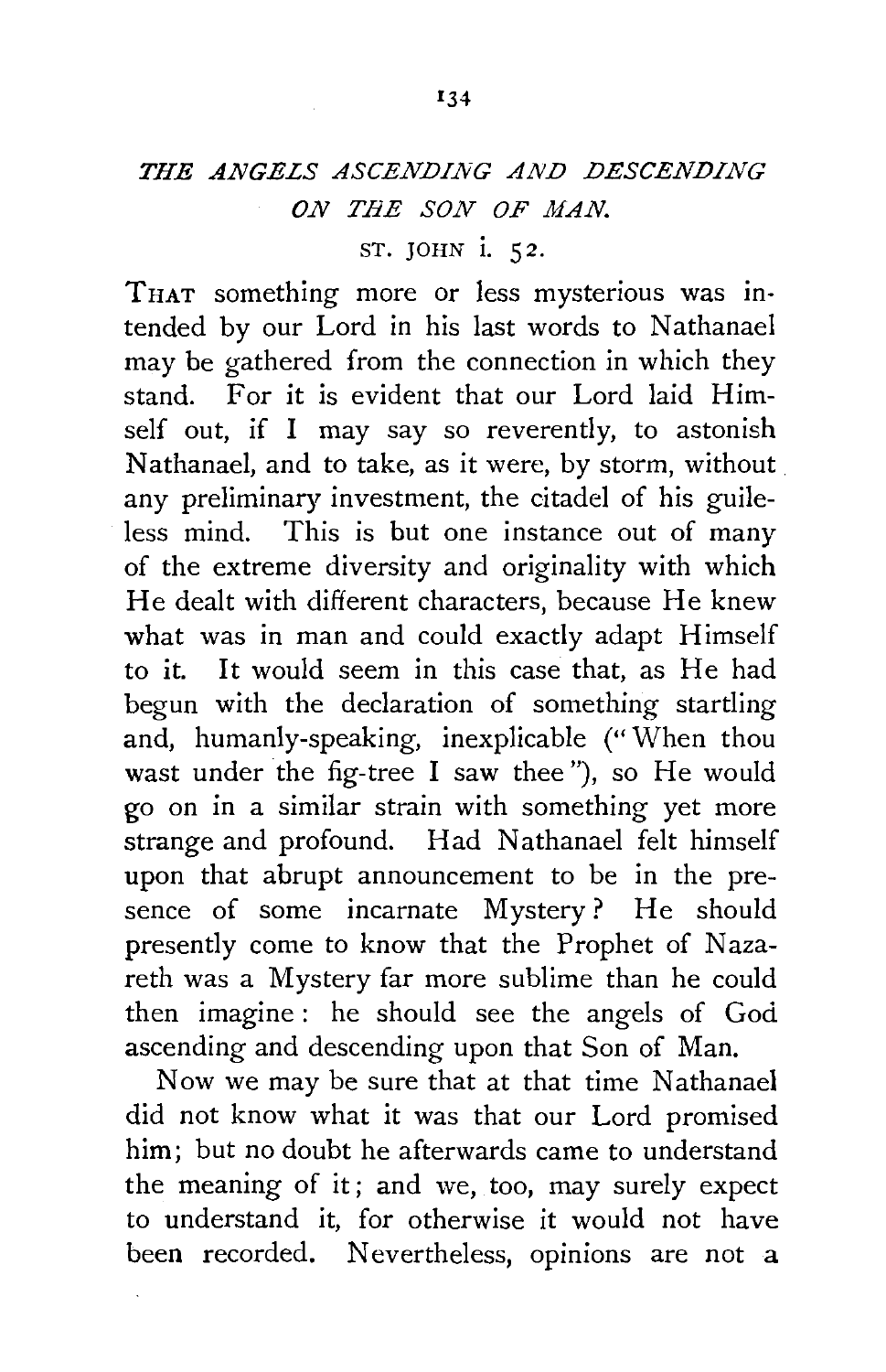little divided on the subject, and there are, at least, three lines of possible interpretation.

I. It may be said that at the Day of Doom all nations shall see the Judge accompanied and surrounded by the angel hosts ; and that our Lord here tacitly contrasts the striking glory of his future coming with the outward meanness of his then appearing. Against this we might set as decisive the  $d\pi$   $d\rho\tau\iota$ , "hereafter" (or, rather, "henceforth"), were it certainly in the Original; for it clearly refers to future time, and not to one particular point in future time. But the balance of Manuscript authority seems to be slightly against the retention of the word, although it is hard to suggest any reason why it should have been interpolated. Apart from this very possible and decisive addition, however, the passage itself lends little countenance to the interpretation in question. For this interpretation gives no meaning to the "ascending" and " descending " here spoken of; and it deprives the promise of any special reference to Nathanael and other "guileless" souls, for all men shall see the Judge coming in his glory with his holy angels ; and that sight is ever spoken of rather as the conviction and terror of unbelief than as the privilege and confirmation of faith.

II. It is said by many (perhaps by most of the Commentators) that the allusion is to those apparitions of angels, in the Garden, at the Resurrection, at the Ascension, of which mention is made by the Evangelists. I confess that this appears to me extremely weak, for I do not see any probability that Nathanael ever saw an angel in his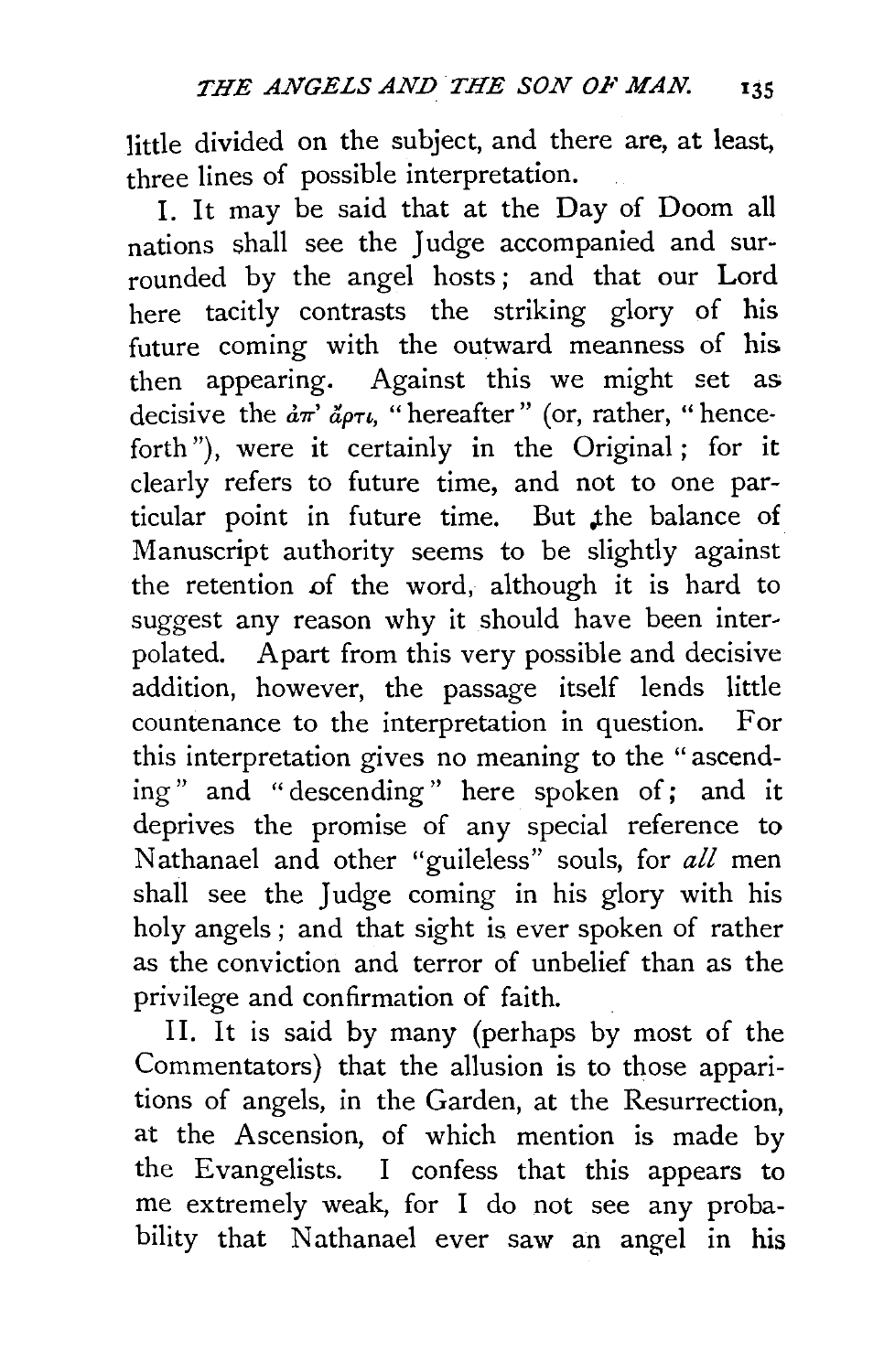life,-or, if he did, it was not when our Lord was present. It is, indeed, evident from the Gospel record that no eye of man beheld the angels of the Desert, or the angel of the Agony : their ministry was a secret one, just as the consolations of God always are to the soul exhausted with conflict or wrung with anguish. Again, it is evident that no eyes save those of the faithful women saw the angels of the Resurrection: they were invisible to the less refined and "sublimated" vision of the two Apostles who visited the tomb; and even to the holy womoo they appeared so uncertainly that to some they seemed as two, to others as a single  $angel<sup>1</sup>$  It is true that the Apostles beheld the angels of the Ascension, who "stood by them" as " two men in white apparel;" but we do not know that Nathanael was one of the Twelve-the question turning entirely on his very doubtful identification with Bartholomew. Even if he *did* see those angels, *iit* is manifest that they could not be said, by any :stretch of language, to be "ascending and descend-  $\lim g$  upon the Son of Man." As in the only other case in which they were seen as attendant on the Son of Man, their appearing was a sign of his absence, not of his presence ; not until He had risen and departed from the tomb did the angel descend and roll away the stone,—did angels come and sit, one at the head, the other at the feet, where He *had* lain; not until He was taken up into heaven and· a cloud received Him out of their sight, did

<sup>&</sup>lt;sup>1</sup> It does not appear to me, from St. Matthew xxviii. 4, that the keepers had any vision of the angel. I should suppose they were blinded by the blaze of light and terrified by the convulsion which shook the massive stone out of its place.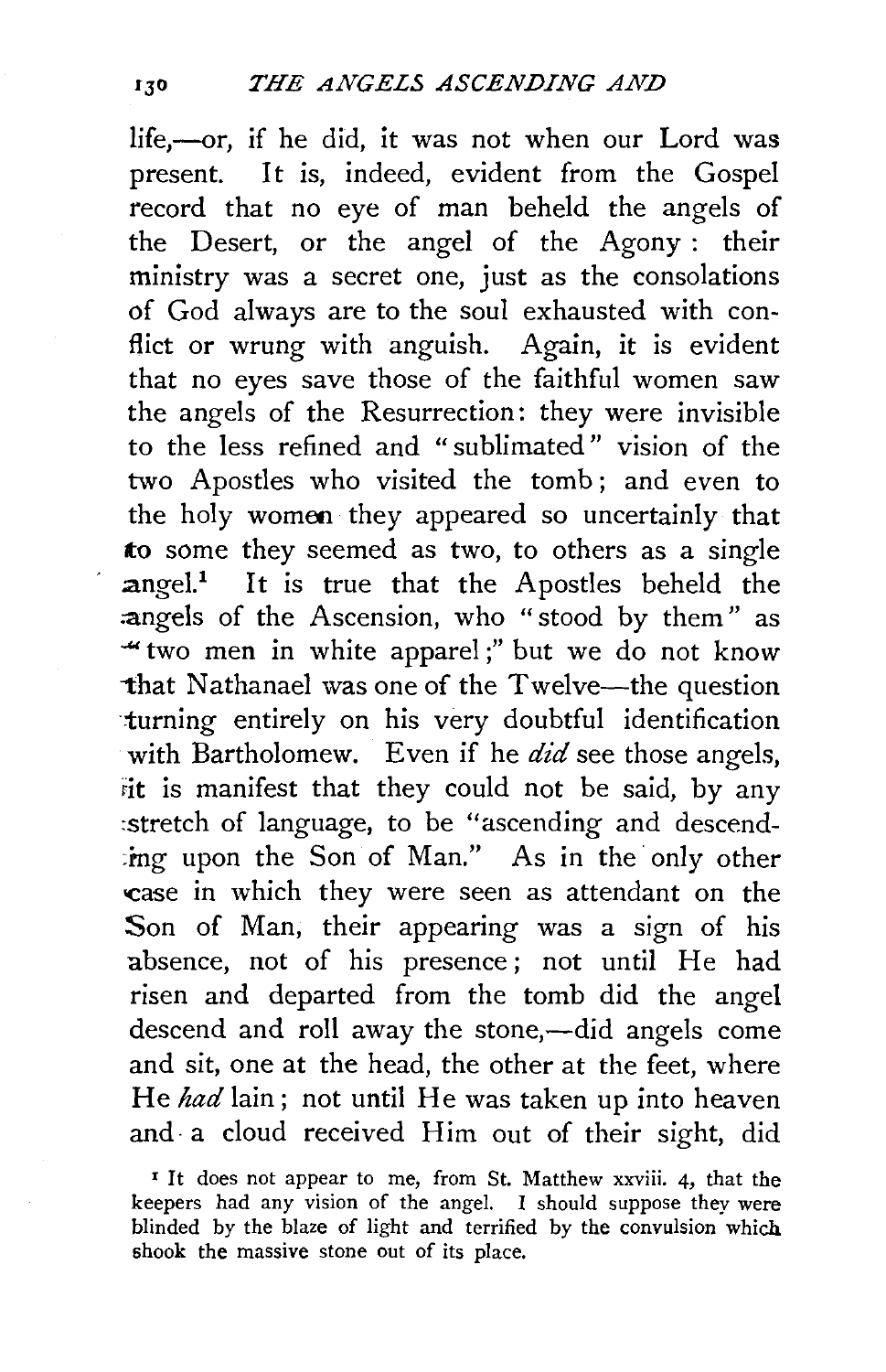angels stand beside the Apostles to tell them of his coming again. I do not doubt that holy angels were constantly near Him, and about Him; and He, with the vision of perfect faith, unclouded by any selfishness or mistrust, may well have seen them, even as He was seen of them  $(1$  Tim. iii.  $16)$ : but, manifestly, it was part of the lowliness and, so to speak, ordinariness of his human life that no display of angelic attendance was ever allowed for Him or by Him. The "Son of man" was no more visibly or literally " ascended " or " descended " on of angels than any other child of earth : few and far between were the attestations of his superhuman origin, and they invisible, it may be, save to the eye of the Forerunner (John  $1.32$ ), inaudible save to the ear of the beloved Disciple (John xii. 28, 29). I reject, therefore, with some confidence, the idea that any seeing with bodily eyes is here intended.

III. In seeking a more satisfactory solution we must remember that our Lord was speaking to a devout student of the Holy Writings,—one to whom the words of Moses were at least as familiar as they are to us. And even to us the remarkable phrase-" ascending and descending," used of the "angels of God"-is so familiar that it cannot but recall to our minds the story to which it belongs. There was a child of man long ago who " lighted upon a certain place,"—because, I suppose, he was too tired to go any further,—upon whom, as he slept, the angels of God ascended and descended in a vision of the night. How should Nathanael fail to divine in a moment that it was of Jacob's ladder our Lord spake, intimating that He was the true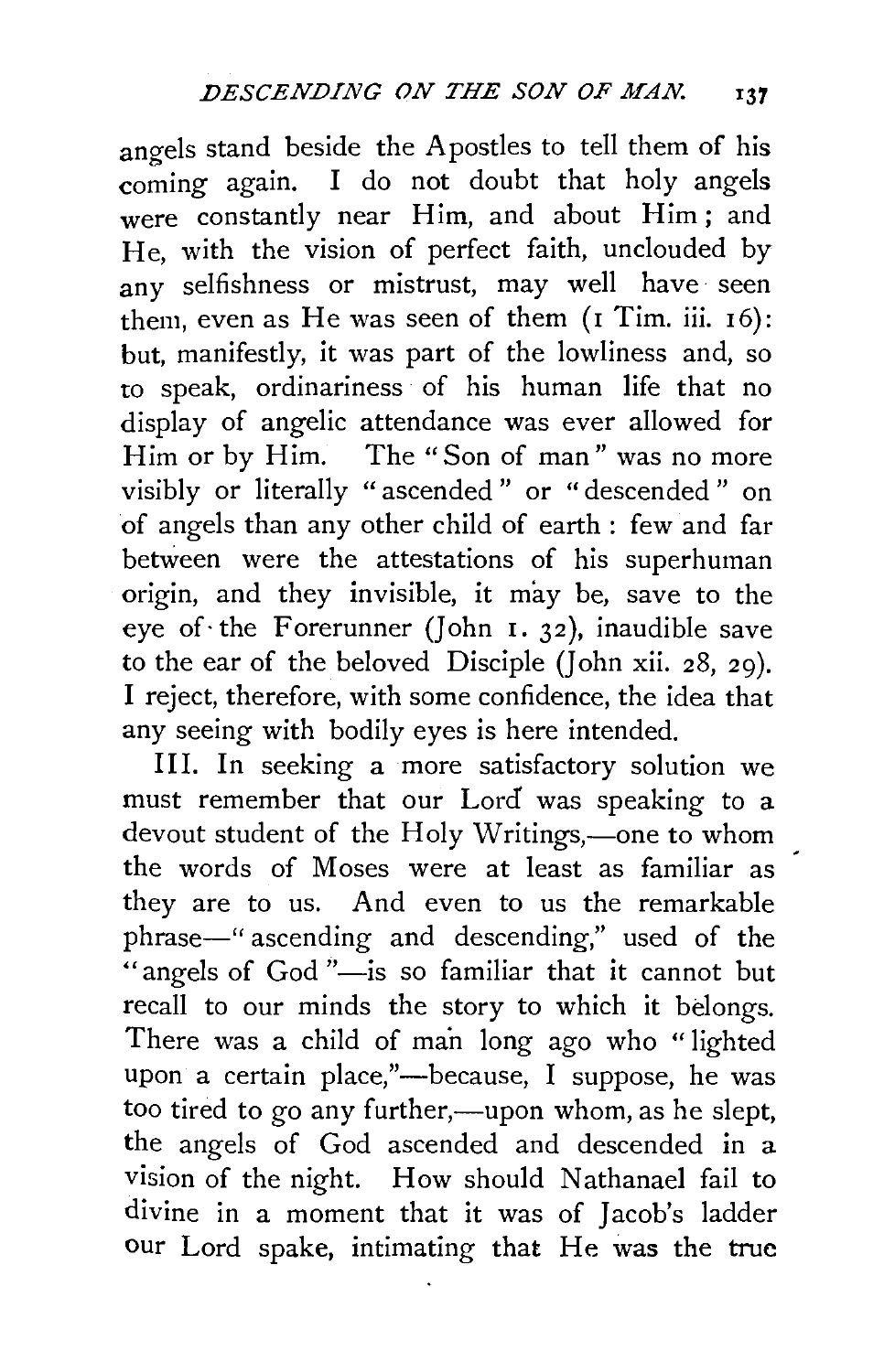Child of Man in whom the vision should be fulfilled; *(or* whom heaven should be ever opened; *on* whom and *through* whom the angel intercourse betwixt heaven and earth should be established for evermore ?

Supposing that the reference really is to that old vision, we conclude at once that the "seeing" here promised is a spiritual seeing, a seeing of faith, a seeing with those eyes of the soul which are enlightened by the Holy Ghost to behold hidden mysteries : and we have further to inquire what those mysteries are which are fulfilled and realized in Christ, having been signified long before in Jacob and in his vision of the ascending and descending angels.

Now, I do not think that the significance of Jacob's vision can well be missed, at least in its outlines. Jacob, as we know, was a man who had "faith," *i.e.,*  he had a considerable mental grasp upon unseen realities, and set a considerable value upon spiritual blessings, such as those attached to the birthright. At the same time, like other able and subtle men, Jacob was one who relied greatly upon his own address and resources to reach his ends and bear him through his difficulties. No doubt, as he lay down on his hard bed that night, his last thought was that now he must depend more than ever upon his own craft and perseverance for any future success. And the vision which God gave him corresponded both to the better and to the worse side of his character: it corresponded to his faith, his mental hold upon the unseen; for this alone gave the vision any meaning for him, any power for good over him : it corresponded also to his characteristic cunning, to his confidence in his own policy; for it revealed to him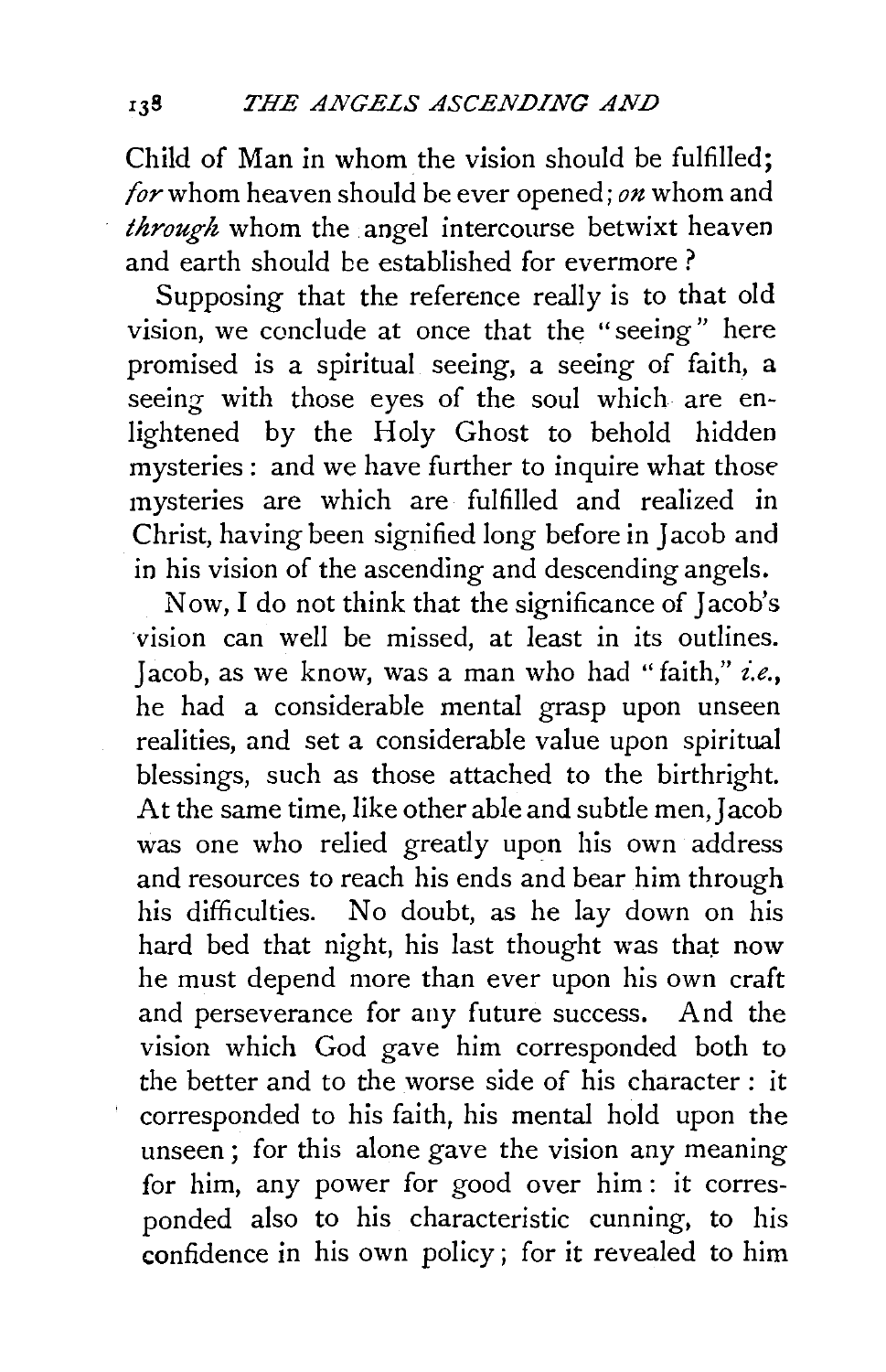a whole sphere of blessed and holy agencies, in· numerable, incessant, indestructible, whereby God would work out the same ends which *he* had thought to achieve by his own paltry cleverness: he knew now that the Almighty had *not* left men to reach their ends, and overreach their fellows, as best they might, by any means they could ; he knew now that the intercourse between heaven and earth, between God and man, was open, unbroken, continuous, and close. This was, no doubt, the meaning of those angels ; no staircase of the greatest king and most attentive to his realm was ever so crowded with the feet of them that came and went upon the business of his kingdom, as was that staircase of the heavenly Monarch with the swift incessant feet of those his angel messengers. Surely it was a lovely vision, fraught with blessed truths ; yet it was but a vision, once given, and to one; and he perhaps not fully alive to its meaning,

But in the fulness of time came One on whom the faithful of all ages, gazing, behold the heavens opened and the angel-intercourse of God and man realized and perfected for evermore. For hitherto there had been a bar to the free development of this intercourse; not indeed on God's side, but on man's. God sent his missives and his messengers, but they were not received: the angels brought his blessings and his bounties down, but they waited in vain for the prayers, the praises, the thanksgivings, which they should have carried up again: but few had even so much faith as Jacob: but few made vows as acceptable even as his. So it seemed as though the staircase had been broken down in course of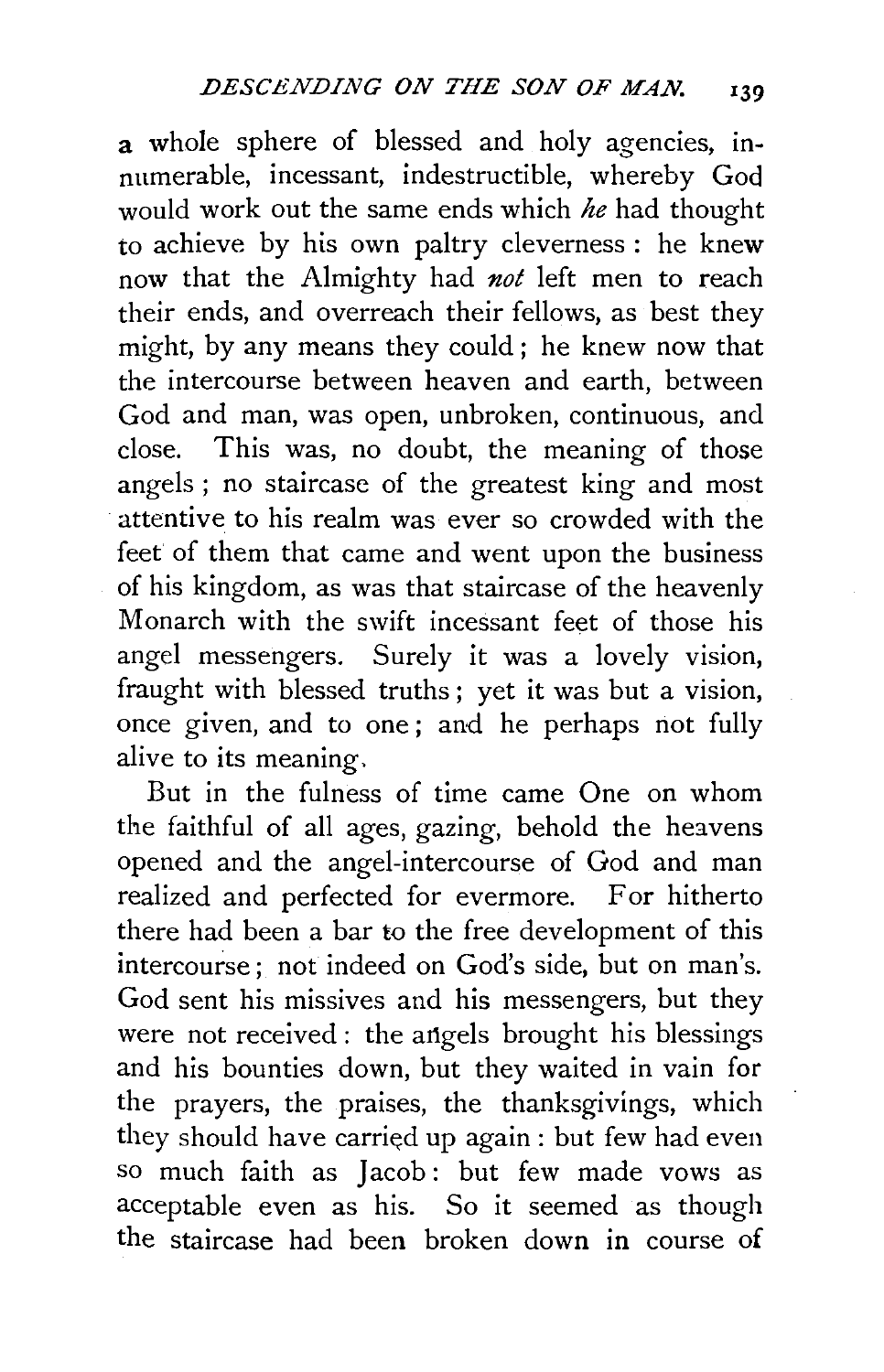ages, or had become moss-grown and impassable for want of use.

But in the Son of Man, who, like Jacob, was an exile and a wanderer, not having where to lay his head,—who, like Jacob, had left his Father's home and taken a long journey through desolate places to seek for himself a Bride, even the Church ; in this Son of Man, the Head and Flower of the human family, the Second Adam, who summed up in Himself the whole regenerate race of men; *in* Him, and *for* Him, the heavens were always open, and the angels of God were always passing and repassing between the Father and the Incarnate Son.

And still this is not all. For doubtless the angels ascend and descend upon the Son of Man, not as a solitary individual, like Jacob, but, as I have said, as the Head and Representative of all regenerate mankind. They light on Him, as it were, because his humanity is that lofty stainless peak which itself of all earth lies the nearest to heaven, and whence alone all earth may well be reached. On Him they descend with all those gifts and graces and holy influences which the Father giveth to Him immeasurably, and through Him to all his members in measure. From Him they ascend, bearing to the Father every cry of the penitent, every sigh of the sorrowful, every dumb aspiration of the ignorant, every vague yearning of the ill-at-ease; for He is the one Mediator through whom all this mutual interchange must pass of prayer and healing, of asking and giving.

There is another way of regarding this prophecy which is not really different. We may say, and say truly, that the Son of Man lives on still, stili a pil-